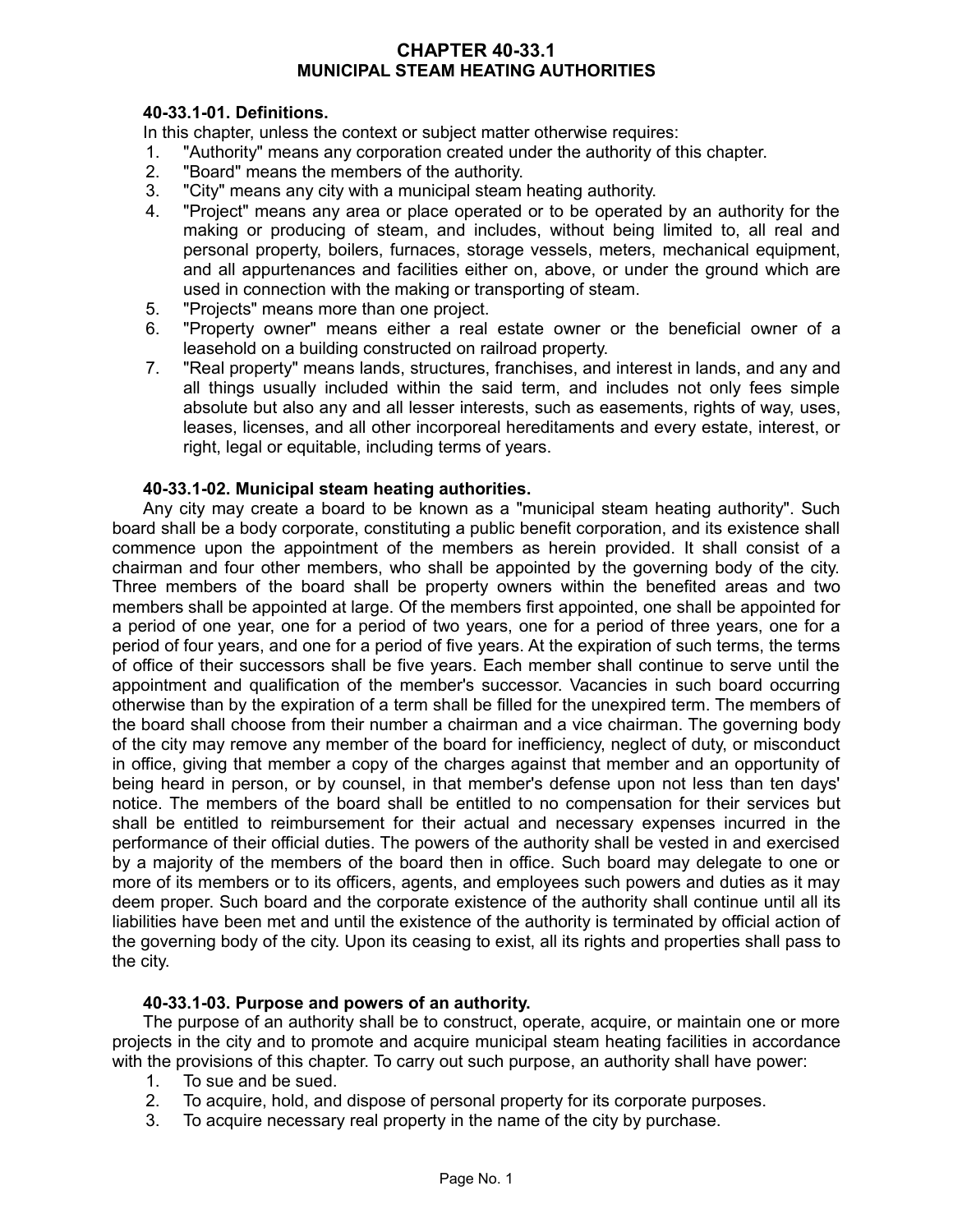- 4. To make bylaws for the management and regulation of its affairs for the regulation of the project.
- 5. To appoint officers, agents, and employees, to prescribe their qualifications, and to fix their compensation; provided, however, the officers, agents, and employees shall not be subject to the civil service laws or ordinances.
- 6. To appoint an attorney to represent the board, who may be the city attorney, and to fix that person's compensation.
- 7. To make contracts and leases and to execute all instruments necessary or convenient.
- 8. To construct such buildings, structures, and facilities as may be necessary.
- 9. To reconstruct, improve, maintain, and operate the projects.
- 10. To accept grants, loans, or contributions from the United States, the state of North Dakota, or any agency or instrumentality of either of them, or the city, or an individual, by bequest or otherwise, and to expend the proceeds for any purposes of the authority.
- 11. To fix and collect user fees, and other charges for the use and sale of steam.
- 12. To construct, operate, or maintain in the projects all facilities necessary or convenient in connection therewith and to contract for the construction, operation, or maintenance of any parts thereof or for services to be performed.
- 13. To borrow money on such terms as it may deem most convenient, and to sign notes and pledge any portion of revenues derived from user fees and charges, in connection with such borrowing.
- 14. To mortgage all or any part of its real or personal property then owned or thereafter acquired.

# **40-33.1-04. Financing projects and facilities.**

An authority may provide funds for its purposes by using the following methods or any combination thereof:

- 1. Charging a fee for the sale or use of steam produced by the authority.
- 2. Issuing notes of an authority as authorized by this chapter.
- 3. In cooperation with cities whereby cities may agree to assist in financing projects and facilities through the issuance of municipal bonds or other obligations, budgeting of current funds, the levy of taxes or special assessments, or by any combination of these means pursuant to or in accordance with the provisions of chapters 21-03, 40-22 to 40-27, 40-35, 40-40, and 40-57, and all other applicable laws now in force or hereafter enacted.
- 4. Making a special assessment against any property directly benefited by the steam produced by the authority, as provided in section 40-33.1-15.

### **40-33.1-05. Officers and employees.**

Municipal steam heating authorities shall not be subject to civil service or merit system laws, veterans' preference laws, or other laws, ordinances, and regulations pertaining to the status of municipal employees. Employees of an authority shall have the same position as employees of a private corporation and the board of directors of an authority shall manage their employee relationships in the same manner as private corporations.

## **40-33.1-06. Conveyance of property by a city to an authority - Acquisition of property by a city or by an authority.**

- 1. A city may, by resolution or resolutions of the governing body or by instruments authorized by such resolutions, convey, with or without consideration, to an authority real and personal property owned by the city for use by an authority as a project or projects or a part thereof.
- 2. A city may acquire in the name of the city by purchase or condemnation real property in the city for any of the projects.
- 3. Contracts may be entered into between a city and an authority providing for the property to be conveyed by a city to an authority, the additional property to be acquired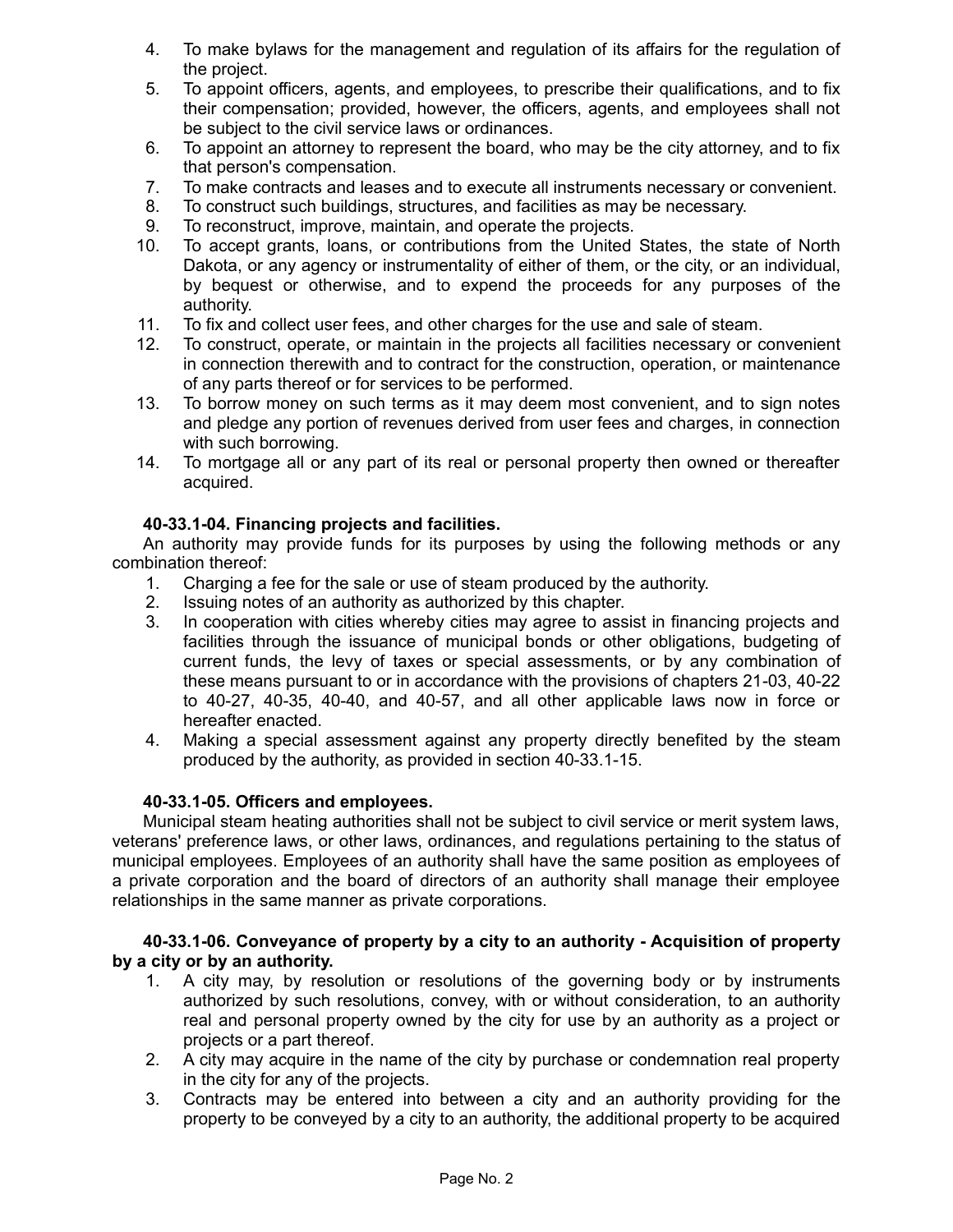by a city and so conveyed, and the amounts, terms, and conditions of payment to be made by an authority. Any such contracts between a city and an authority and any real property belonging to an authority may be pledged by the authority to secure its notes and may not be modified thereafter except as provided by the terms of the pledge. The governing body of a city may authorize such contracts between a city and an authority and no other authorization on the part of a city for such contracts shall be necessary.

- 4. An authority may itself acquire real property for a project in the name of the city at the cost and expense of the authority by purchase. An authority shall have the use and occupancy of such real property so long as its corporate existence shall continue.
- 5. In case an authority shall have the use and occupancy of any real property which it shall determine is no longer required for a project, then, if such real property was acquired at the cost and expense of the city, the authority shall have power to surrender its use and occupancy thereof to the city, or, if such real property was acquired at the cost and expense of an authority, then the authority shall have power to sell, lease, or otherwise dispose of said real property at public or private sale, and shall retain and have the power to use the proceeds of sales, rentals, or other moneys derived from the disposition thereof for its purposes.

## **40-33.1-07. Construction contracts.**

An authority shall let contracts for construction in the same manner, so far as practicable, as is provided by law for contracts of cities except that if the estimated expense of a contract does not exceed five hundred dollars, such contract may be entered into without public letting. Nothing in this section shall be construed to limit the power of an authority to do any construction directly by the officers, agents, and employees of the authority.

## **40-33.1-08. Moneys of the authority.**

All moneys of an authority shall be paid to the city auditor as agent of the authority, who shall not commingle such moneys with any other moneys. Such moneys shall be deposited in a separate bank account or accounts. The moneys in such accounts shall be paid out by the auditor on requisition of the chairman of the authority or of such other person or persons as the authority may authorize to make such requisitions after audit by the auditor. All deposits of such moneys shall, if required by the auditor or the authority, be secured by obligations of the United States or of the state of North Dakota of a market value equal at all times to the amount of the deposit, and all banks and trust companies are authorized to give such security for such deposits. The auditor and the auditor's legally authorized representatives are authorized and empowered from time to time to examine the accounts and books of the authority, including its receipts, disbursements, contracts, leases, sinking funds, investments, and any other records and papers relating to its financial standing. An authority shall have power, notwithstanding the provisions of this section, to contract with the holders of any of its notes as to the custody, collection, securing, investment, and payment of any moneys of the authority, or any moneys held in trust or otherwise for the payment of notes or in any way to secure notes, and to carry out any such contract notwithstanding that such contract may be inconsistent with the previous provisions of this section. Moneys held in trust or otherwise for the payment of notes or in any way to secure notes and deposits of such moneys may be acquired in the same manner as moneys of the authority, and all banks and trust companies are authorized to give such security for such deposits.

# **40-33.1-09. Notes of an authority.**

1. An authority shall have power from time to time to issue notes and from time to time to issue renewal notes, herein referred to as notes, maturing not later than five years from their respective original dates for any purpose mentioned in section 40-33.1-03, including the acquisition, construction, reconstruction, and repair of personal and real property of all kinds deemed by the board to be necessary or desirable to carry out such purpose, as well as to pay such expenses as may be deemed by the board necessary or desirable to the financing thereof and placing the project or projects in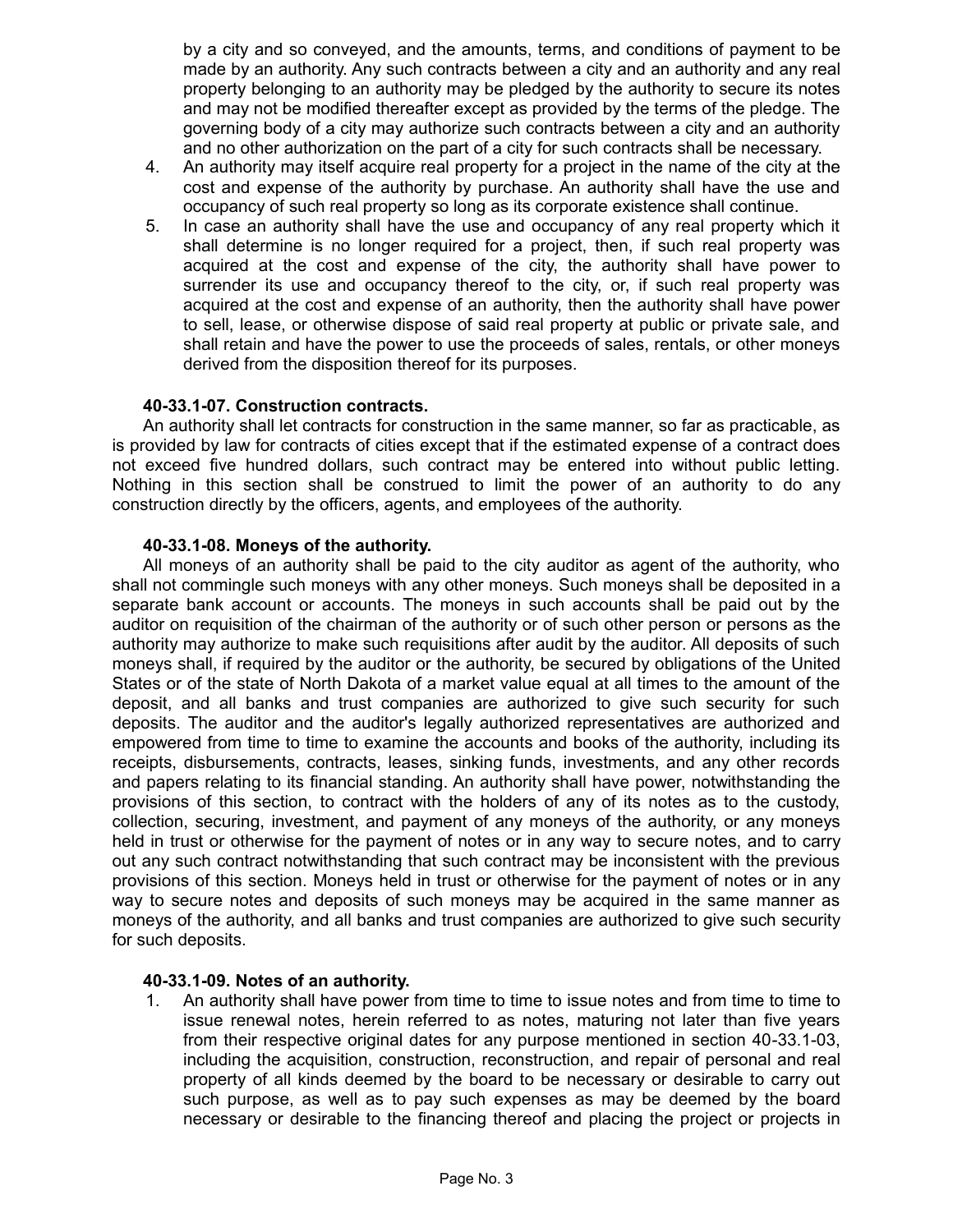operation, whenever an authority shall determine the payment thereof can be made in full from any moneys or revenues which an authority expects to receive from any source. Such notes may, among other things, be issued to provide funds to pay preliminary costs of surveys, plans, or other matters relating to any proposed or existing project.

- 2. An authority may pledge such moneys or revenues, subject to any other pledge thereof, for the payment of the notes and may in addition secure the notes by the guarantee of two or more property owners. It is the intention hereof that any pledge of revenues or other moneys made by an authority shall be valid and binding from the time when the pledge is made; that the revenues or other moneys so pledged and thereafter received by an authority shall immediately be subject to the lien of such pledge without any physical delivery thereof or further act; and that the lien of any such pledge shall be valid and binding as against all parties having claims of any kind in tort, contract, or otherwise against an authority irrespective of whether such parties have notice thereof. Neither the resolution nor any other instrument by which a pledge is created need be recorded.
- 3. Except as may otherwise be expressly provided by an authority, the notes shall be payable out of any moneys or revenues of an authority, subject only to any agreements with the holders of particular notes pledging any particular moneys or revenues. Notwithstanding the fact that the notes may be payable from a special fund, if they are otherwise of such form and character as to be negotiable instruments under article eight of the Uniform Commercial Code, the notes shall be and are hereby made negotiable instruments within the meaning of and for all the purposes of article eight of the Uniform Commercial Code.
- 4. An authority shall have power out of any funds available therefor to purchase its own notes. An authority may hold, cancel, or resell such notes, subject to and in accordance with agreements with noteholders.
- 5. In the discretion of an authority, the notes may be secured by a trust indenture by and between an authority and a corporate trustee, which may be any trust company or bank within or without the state of North Dakota. Such trust indenture may contain such provisions for protecting and enforcing the rights and remedies of the noteholders as may be reasonable and proper and not in violation of law, including covenants setting forth the duties of an authority in relation to the construction, maintenance, operation, repair, and insurance of the project or projects and the custody, safeguarding, and application of all moneys, and may provide that the project or projects shall be constructed and paid for under the supervision and approval of consulting engineers. Notwithstanding the provisions of section 40-33.1-08, an authority may provide by such trust indenture for the payment of the proceeds of the notes and the revenues of the project or projects to the trustee under such trust indenture or other depository, and for the method of disbursement thereof, with such safeguards and restrictions as it may determine. All expenses incurred in carrying out such trust indenture may be treated as a part of the cost of maintenance, operation, and repairs of the project or projects. If the notes shall be secured by a trust indenture, the noteholders shall have no authority to appoint a separate trustee to represent them, and the trustee under such trust indenture shall have and possess all of the powers which are conferred by section 40-33.1-13 upon a trustee appointed by noteholders.

### **40-33.1-10. Agreement of a city.**

1. Cities may pledge to and agree with the holders of the notes that the city will not limit or alter the rights hereby vested in the authority to acquire, construct, maintain, reconstruct, and operate the project or projects, to establish and collect rentals, fees, and other charges, and to fulfill the terms of any agreements made with the holders of the notes, or in any way impair the rights and remedies of the noteholders, until the notes, together with interest thereon, with interest on any unpaid installments of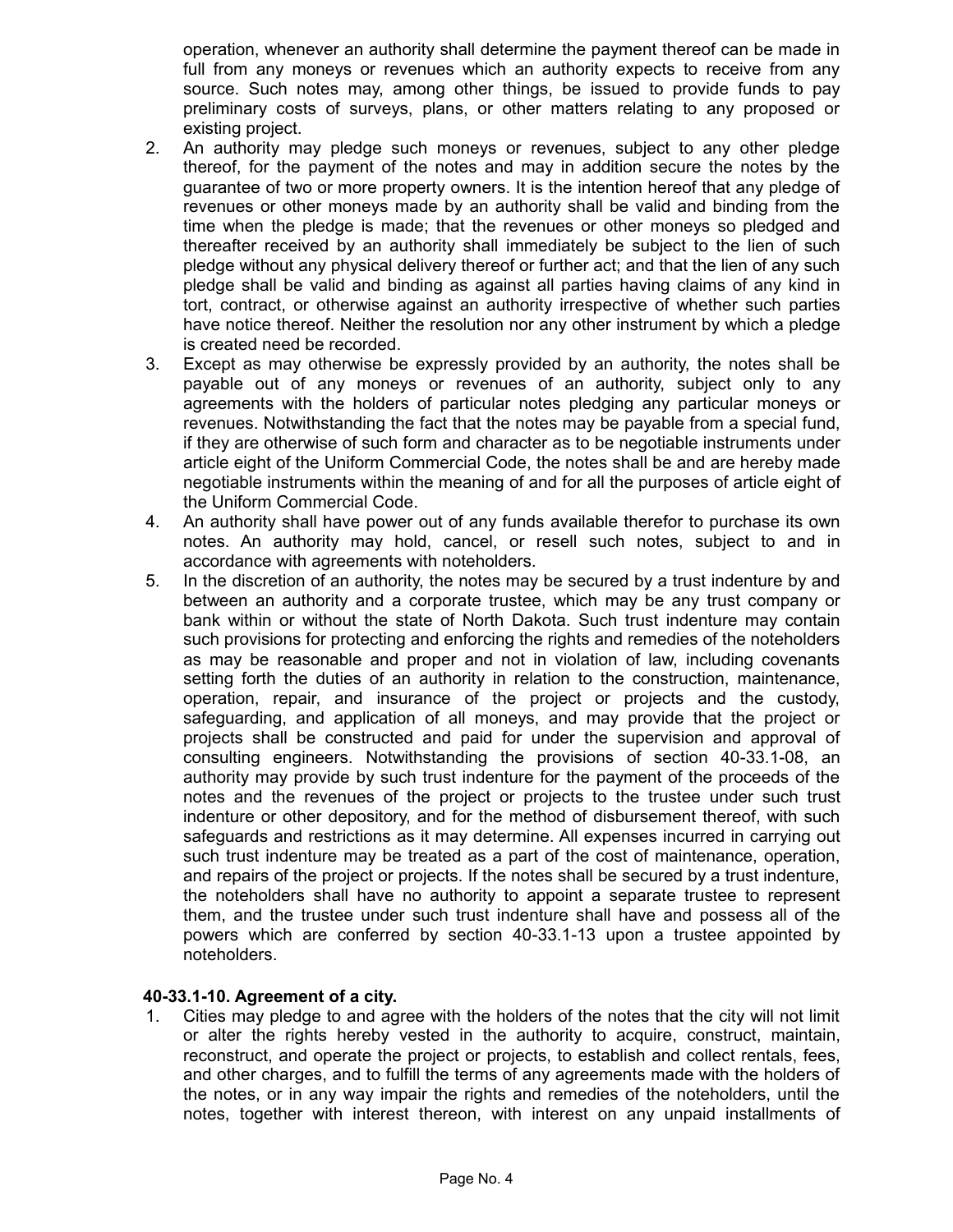interest and all costs and expenses in connection with any action or proceeding by or on behalf of the noteholders, are fully met and discharged.

2. Authorities are hereby authorized, in their discretion, for and on behalf of themselves and the city which authorized them, to covenant and agree with the holders of the notes, with such exceptions and limitations as it may deem in the public interest, that no public steam heating facilities except those acquired and operated by the authority will be constructed or operated in the city by the city, or by any public benefit or other corporation, the members or some of which are elected or are appointed by city officials, until either the notes, together with interest thereon, interest on any unpaid installments of interest and all costs and expenses in connection with any action or proceeding by or on behalf of the noteholders are fully met and discharged, or principal or interest of any of the notes shall be overdue and unpaid for a period of three years or more.

### **40-33.1-11. State and city not liable on notes - Exceptions as to cities.**

The obligations of an authority shall not be a debt of the state of North Dakota and the state shall not be liable thereon. The obligations of an authority shall not be a debt of a city and a city shall not be liable thereon unless a city agrees to assist in financing projects and facilities through the issuance of municipal bonds or other obligations which are considered to be a part of the debt of the city as provided in section 40-33.1-04.

### **40-33.1-12. Tax exemptions.**

- 1. It is hereby determined that the creation of an authority and the carrying out of its corporate purposes is in all respects for the benefit of the people of the city which has authorized it and its environs, and is a public purpose, and an authority shall be regarded as performing a governmental function in the exercise of the powers conferred upon it by this chapter and shall be required to pay no ad valorem taxes upon any of the property acquired by it or under its jurisdiction or control or supervision or upon its activities.
- 2. Any bonds or notes issued pursuant to this chapter, together with the income therefrom, as well as the property of an authority and income from any other source, shall be exempt from taxation, except for transfer and estate taxes.

### **40-33.1-13. Tax contract by the state.**

The state of North Dakota covenants with the purchasers and with all subsequent holders and transferees of notes issued by an authority pursuant to this chapter, in consideration of the acceptance of and payment for the notes, that the notes of an authority issued pursuant to this chapter and the income therefrom, and all moneys, funds, and revenues pledged to pay or secure the payment of such notes shall at all times be free from taxation except for estate taxes and taxes on transfers by or in contemplation of death.

### **40-33.1-14. Remedies of noteholders.**

- 1. In the event that an authority shall default in the payment of principal of or interest on any issue of the notes after the same shall become due, whether at maturity or upon call for redemption, and such default shall continue for a period of thirty days, or in the event that an authority shall fail or refuse to comply with the provisions of this chapter, or shall default in any agreement made with the holders of any issue of the notes, the holders of twenty-five percent in aggregate principal amount of the notes of such issue then outstanding, by instrument or instruments filed in the office of the recorder of the county in which the authority is located, unless the board of county commissioners designates a different official, and proved or acknowledged in the same manner as a deed to be recorded, may appoint a trustee to represent the holders of such notes for the purposes herein provided.
- 2. Such trustee may, and upon written request of the holders of twenty-five percent in principal amount of such notes then outstanding shall, in the trustee's own name: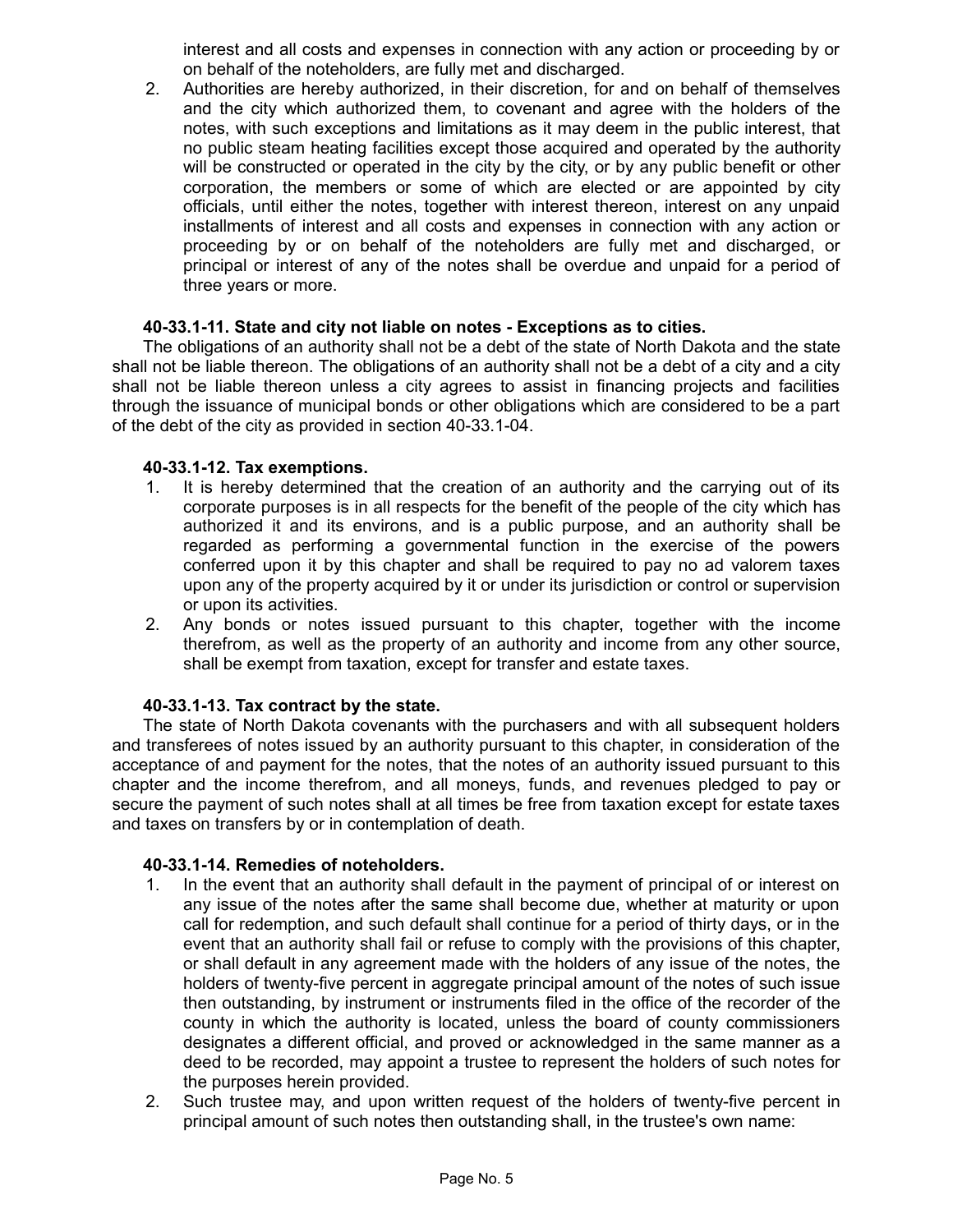- a. By action or special proceeding enforce all rights of the noteholders, including the right to require an authority to collect revenues adequate to carry out by any agreement as to, or pledge of, such revenues, and to require an authority to carry out any other agreements with the holders of such notes and to perform its duties under this chapter.
- b. Bring suit upon such notes.
- c. By action or suit in equity, require an authority to account as if it were the trustee of an express trust for the holders of such notes.
- d. By action or suit in equity, enjoin any acts or things which may be unlawful or in violation of the rights of the holders of such notes.
- e. Declare all such notes due and payable, and if all defaults shall be made good then with the consent of the holders of twenty-five percent of the principal amount of such notes then outstanding, to annul such declaration and its consequences.
- 3. The district court shall have jurisdiction of any suit, action, or proceeding by the trustee on behalf of noteholders. The venue of any such suit, action, or proceeding shall be laid in the county in which the authority is located.
- 4. Before declaring the principal of all such notes due and payable, a trustee shall first give thirty days' notice in writing to an authority.
- 5. Any such trustee, whether or not the issue of notes represented by such trustee has been declared due and payable, shall be entitled as of right to the appointment of a receiver of any part or parts of the project, the revenues of which are pledged for the security of the notes of such issue, and such receiver may enter and take possession of such part or parts of the project and, subject to any pledge or agreement with noteholders, shall take possession of all moneys and other property derived from or applicable to the acquisition, construction, operation, maintenance, and reconstruction of such part or parts of the project and proceed with the acquisition of any necessary real property in connection with the project that an authority has covenanted to construct and with any construction which an authority is under obligation to do and to operate, maintain, and reconstruct such part or parts of the project and collect and receive all revenues thereafter arising therefrom subject to any pledge thereof or agreement with noteholders relating thereto and perform the public duties and carry out the agreements and obligations of an authority under the direction of the court. In any suit, action, or proceeding by the trustee, the fee, counsel fees, and expenses of the trustee and of the receiver, if any, shall constitute taxable disbursements and all costs and disbursements allowed by the court shall be a first charge on any revenues derived from such project.
- 6. Such trustee shall, in addition to the foregoing, have and possess all of the powers necessary or appropriate for the exercise of any functions specifically set forth herein or incident to the general representation of noteholders on the enforcement and protection of their rights.

# **40-33.1-15. Authority may levy assessments against property to be benefited by project - Manner in which assessments to be made.**

After making any contract to construct, reconstruct, repair, or purchase any real or personal property to be used in the production of steam, the authority may assess the cost of such contract, or any part thereof, against those property owners who are both purchasing or going to purchase steam from the authority and who will benefit from the completion of the contract. The determination, levy, manner of protest to, amendment of, and collection of the assessment shall be made by the authority, as near as is practicable, in the manner provided for water main and waterworks special assessments by municipalities.

# **40-33.1-16. Actions against an authority.**

In every action against an authority for damages, for injuries to real or personal property, or for the destruction thereof, or for personal injuries or death, the complaint shall contain an allegation that at least thirty days have elapsed since the demand, claim, or claims upon which such action is founded were presented to a member of the authority, or to its secretary, or to its